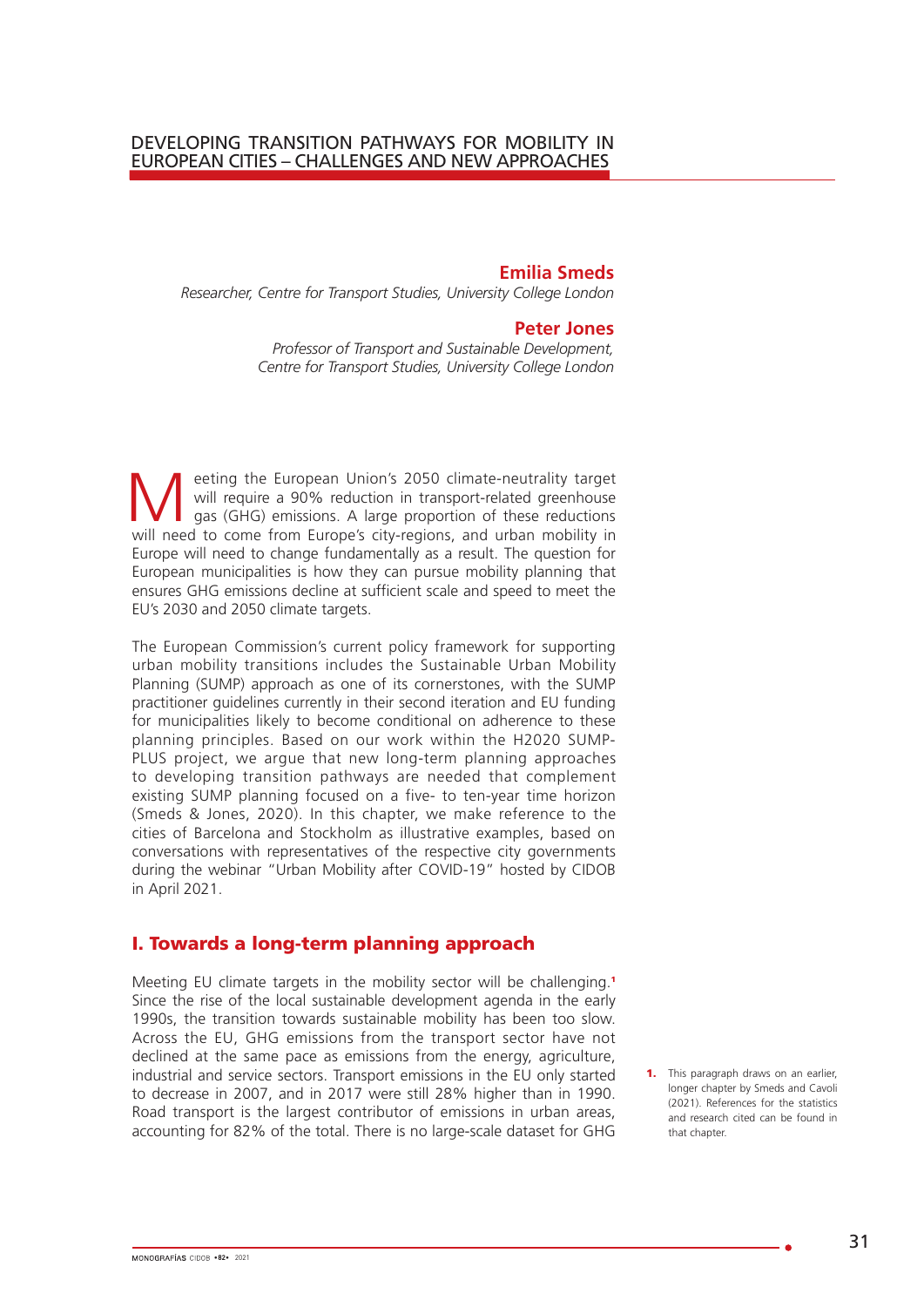Long-term planning approaches to developing transition pathways are needed that complement existing Sustainable Urban Mobility Planning (SUMP) focused on a five- to ten-year time horizon.

- 2. Drawing on survey data collected as part of the H2020 CIVITAS SUMP-PLUS project.
- 3. We focus on GHG emissions here but of course these pathways also need to consider other policy objectives, such as road safety (e.g. through Vision Zero) and social justice – equalising access to public transport, active mobility and public space for different socio-economic, age, gender and ethnic groups.
- 4. https://scattercities.com/

emissions attributable to urban areas across the EU, but considering the evidence available, we can be quite confident that urban transport emissions are not on track to achieve the 2050 target. It is crucial to acknowledge that mobility transitions have been uneven, both geographically and within cities of different sizes. We know that many large Western European cities have successfully reduced private car use since the early 2000s, but we also know that car use is increasing in other parts of Europe, and our analysis of data from a survey of 336 European municipalities shows that half of those with fewer than 50,000 inhabitants have next to no experience with sustainable mobility planning (Dragutescu et al., 2020).<sup>2</sup> The capacities and drivers related to sustainable mobility transitions vary a lot. Decarbonisation and contextspecificity are thus two crucial aspects that will need to be integrated more strongly into the upcoming revision of the policy framework for urban mobility developed by the European Commission's Directorate-General for Mobility and Transport (DG MOVE) and any future revision of the SUMP concept.

With these challenges in mind, what kind of mobility planning will enable European cities to achieve the 2030 and 2050 climate targets? In the SUMP-PLUS project, we have published guidelines for a longterm planning approach focused on developing transition pathways to carbon-neutral mobility with a time horizon of 20 to 30 years, and with intermediate milestones and implementation strategies (Smeds & Jones, 2020).<sup>3</sup> Developing an emissions reduction pathway for urban mobility is a demanding technical exercise that involves aligning EU, national and cities' overall emission reduction targets and introducing local policy measures that complement those being implemented at other levels. Then, long-term targets for urban mobility emissions need to be broken down into intermediate ones. Many larger European cities going through this process at the moment are still figuring out how to do this. Although some specific tools have been developed to support cities in developing emission pathways, like SCATTER in the UK,<sup>4</sup> only limited best practice has been established.

One problem is that in most cities, strategic mobility planning continues to rely on modelling to forecast travel demand that is based on historic relationships, even though the paradigm of "predict and provide" has long been challenged and is not sustainable. In other words, while cities plan for accommodating projected population and traffic growth, longterm climate goals are not the central focus, in the sense of targets that cannot at any cost be missed.

Within the SUMP-PLUS project we argue for a backcasting approach. Backcasting is an established planning method that has been applied since the early 2000s in London and cities in Sweden and the Netherlands, among other places (Miola, 2008), but has yet to become mainstream. Backcasting focuses on vision-led planning: taking a future vision of the desired city as a starting point and working backwards all the way to the present to identify what needs to be done between today and 2050 at specific points in time in order to achieve that vision. Here, models are used to construct and validate policy packages that will meet key targets. Cities then develop a pathway that includes a clear timeline of policies and milestones linked to emission targets – a narrative and strategy so compelling that the next political administration cannot ignore it and is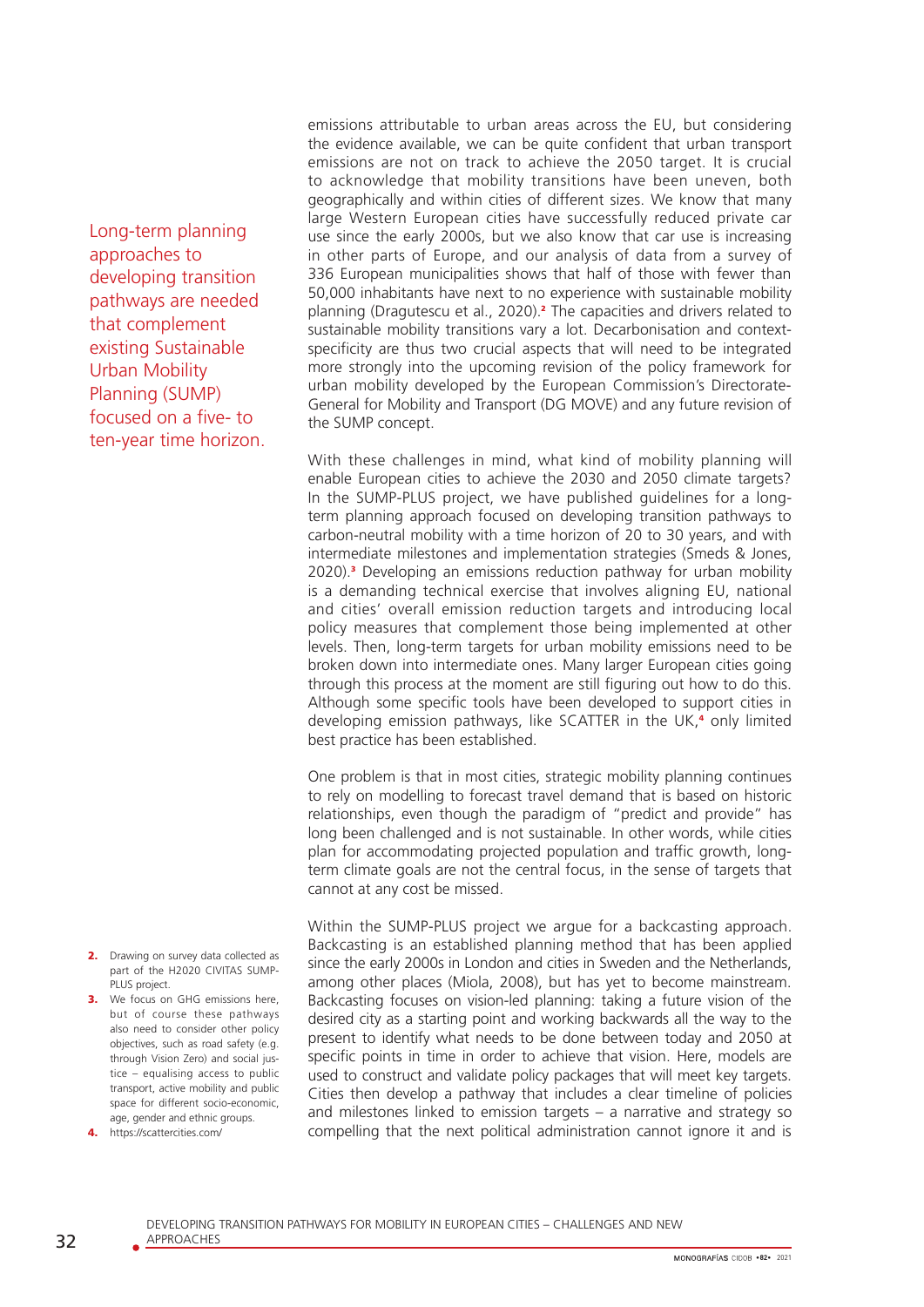obliged to keep its eyes on long-term goals. During the CIDOB webinar, both Barcelona City Council and the City of Stockholm explained that they already draw on elements of the backcasting approach. It is likely that European cities can learn a great deal from each other in this respect.

While carbon emissions curves are crucial, we also need to set this within a broader long-term vision for the city. The days when urban mobility planning was primarily about techno-economic engineering are long gone; today, mobility planning at its core is about placemaking, sustainable lifestyles and the relationship of citizens with streets and mobility services as part of the city's public life. Building political coalitions around new ways of framing mobility policy is crucial. During the CIDOB webinar, Stockholm's Vice Mayor for Transport, Daniel Helldén, underscored that backcasting approaches are more challenging to "sell" to stakeholders, who are used to seeing things from the modernist perspective of "planning for growth", rather than with the planet's absolute limits in mind. New participatory visioning approaches and governance platforms are needed to generate new narratives, as well as partypolitical strategies that can tie sustainable mobility issues into broader progressive policy platforms and win elections.

# II. The need for cross-sectoral coordination

A vision for a climate-neutral city that promotes human well-being, offers high-quality public services in line with the European social model and builds sustainable economic prosperity<sup>s</sup> also needs to consider cross-sectoral coordination in the development of transition pathways. Realising the goal of the Horizon Europe Mission for Climate-Neutral and Smart Cities to support 100 European cities to become climate-neutral by 2030 and many more cities thereafter means that carbon emissions generated in one sector can no longer be "exported" to another – including transport emissions. The need for mobility is largely a "derived demand", in other words, it is generated by decisions made in other sectors, beyond the policy levers of mobility planning (Jones, 2012). For example, building new housing, shopping or educational facilities in locations inaccessible by public transport and active mobility has major carbon-generation consequences.

In order to reduce urban mobility emissions, we thus need cross-sector coordination that goes beyond integrated land use and mobility planning to take into account the mobility consequences of decisions made in different public and private sectors. Within SUMP-PLUS, we have developed an initial framework supporting the identification of such cross-sector linkages (Jones et al., 2021). We are working with Greater Manchester in the UK on the transport implications of how people will access healthcare in the future and how the sector could reduce or shorten trips through more decentralised or digital services, aligning with the UK's decarbonisation plan for its national healthcare system (NHS, 2020). The interrelation between emissions, mobility flows and the tourism sector in Barcelona would be another example that is relevant to the SUMP-PLUS Links approach. To get to net-zero emissions we need planning that considers mobility across public services, consumption and leisure activities – essentially linking spatial concepts like the 15-minute city to decarbonisation pathways across sectors.

Backcasting focuses on vision-led planning: taking a future vision of the desired city as a starting point and working backwards all the way to the present to identify what needs to be done between today and 2050.

**5.** See the work of UCL's Institute for Global Prosperity on approaches to sustainable place-based prosperity and universal basic services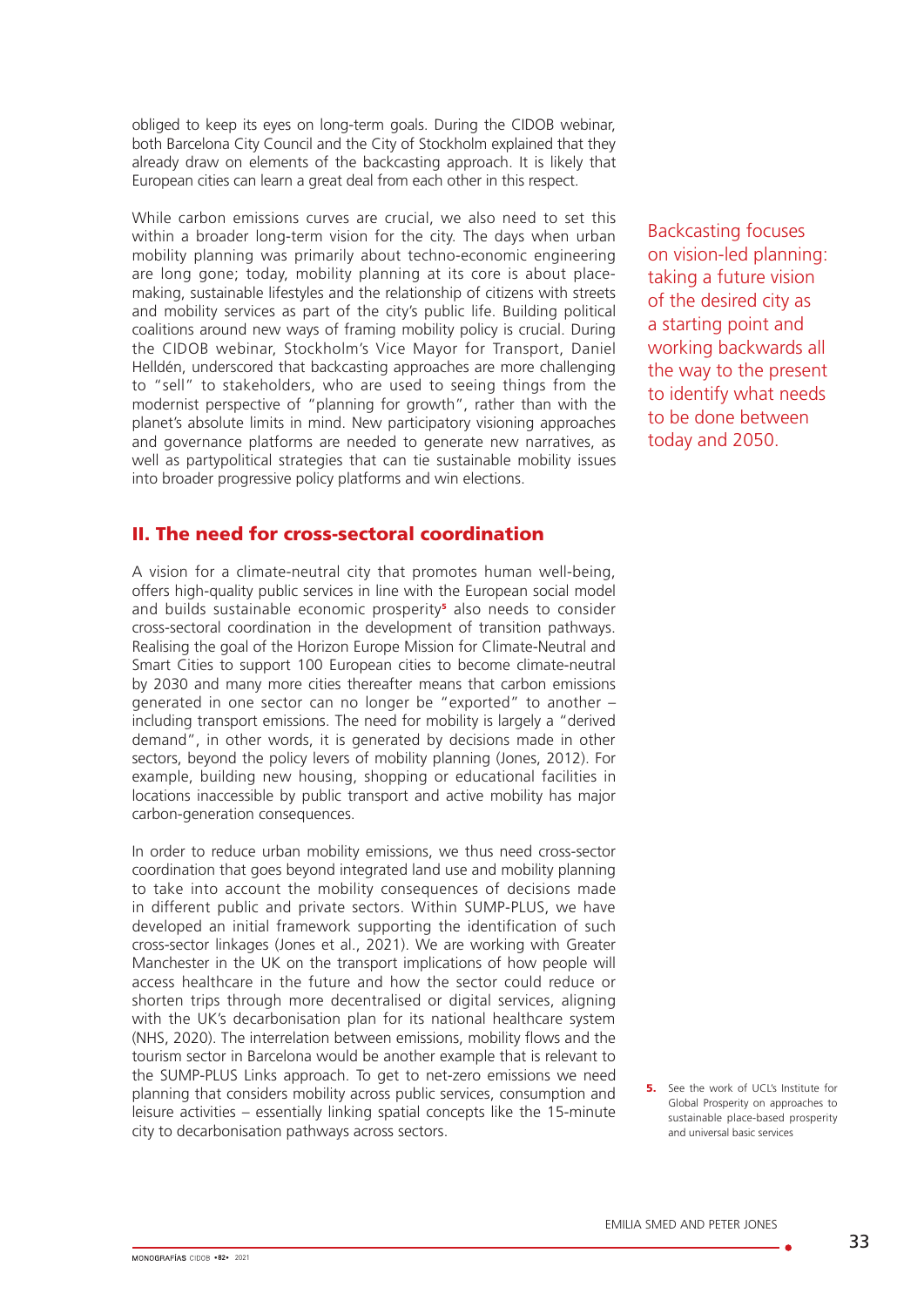# III. Enabling actions for overcoming barriers

To reduce urban mobility emissions, we need cross-sector coordination that goes beyond integrated land use and mobility planning to take into account the mobility consequences of decisions made in different public and private sectors.

Our guidance on how European municipalities could develop transition pathways includes eight steps (Smeds & Jones, 2020). The step we highlight in this essay is identification of the "enabling actions" that are interdependent with policy milestones: institutional and financial barriers that need to be overcome or new capacities that need to be built to enable the implementation of ever-more ambitious mobility policies. We know that the greatest barriers to sustainable mobility transitions are primarily a lack of financial resources and appropriate business models and issues to do with cross-sector governance and partnerships. But assessing the carbon-intensity of our mobility policy mix is just one key issue. In paying attention to enabling framework conditions, we must also ask what the deadline is for different enabling actions to overcome a specific barrier, in order to facilitate the actual implementation of a policy and the achievement of our intermediate carbon target.

The city-regional context is one crucial dimension. Inward commuting and car-dependency across city-regions are issues for all large European cities. We know that progressive mayors are accelerating sustainable mobility transitions with bold visions and experiments, but big-city mayors cannot "save the world" alone. Integrated planning across functional urban areas remains the fundamental cornerstone of sustainable mobility: to enable us to reach climate neutrality by 2050, innovative actions to strengthen city-regional governance are needed. Achieving the European Green Deal will require increased levels of EU funding support to European cities (Smeds & Cavoli, 2021) and, in many countries, political and fiscal decentralisation to empower municipalities to experiment with mobility policies (Smeds, 2020). In the UK, local governments have started to explicitly list the additional national support and local powers needed to achieve carbon-neutral mobility in their transition pathway policy documents. Such demands to change the framework conditions of planning will become more common over the next ten years, we predict.

### IV. Conclusion: balancing long-term planning and short-term experimentation

We have argued that the European Green Deal – and the climate crisis it seeks to address – demands a new approach to long-term mobility planning. We have outlined the SUMP-PLUS method of developing transition pathways to achieve carbon-neutral mobility by 2050 through backcasting and cross-sectoral coordination.

We conclude by acknowledging that long-term planning needs to be complemented by medium-term thinking and actions that can urgently accelerate the implementation of sustainable mobility policies leading up to 2030. Within SUMP-PLUS, we have also developed implementation concepts to kickstart this process through "quick wins", experimentation and building public political momentum towards milestones for more radical policy change, like larger CO<sub>2</sub>-free zones or an end to the sale of particular types of vehicle.<sup>6</sup> Professor Phil Goodwin, a former transport advisor to the UK government, recently tweeted that every pathway needs a detailed "Gantt chart for decarbonisation".<sup>7</sup> A comment on the

**6.** See the Implementation Strategy concept, in Smeds and Jones (2020). 7. https://twitter.com/Phil\_Goodwin99/ status/1380784780376150016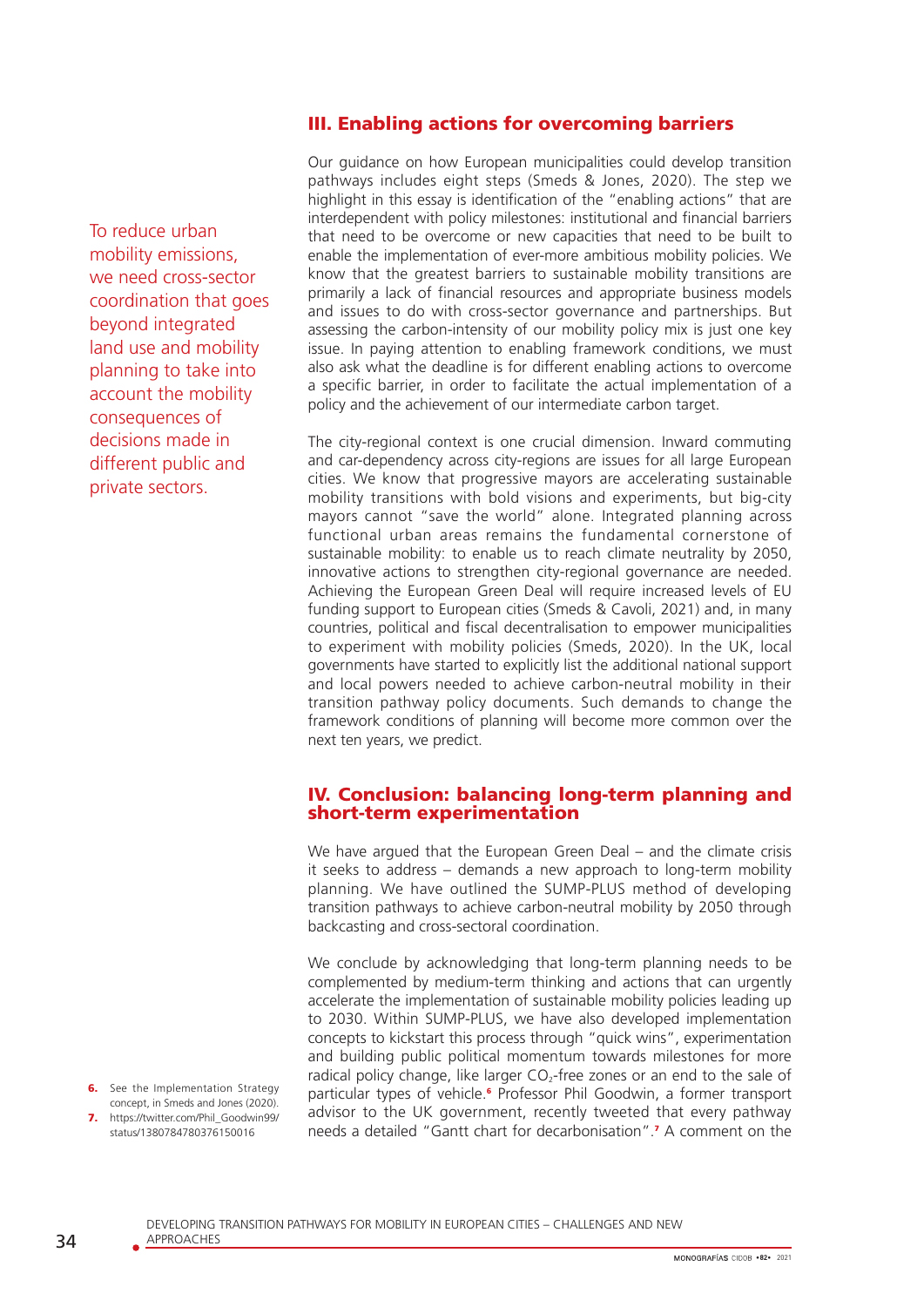tweet read: "we won't… plan our way to net zero. Interim targets and thinking about dependencies are essential, but so is experimentation and failure along the way". We agree with both perspectives: careful long-term planning linked to emission curves is crucial, but the recipe for mobility transitions also necessarily involves ensuring that municipalities start "building stuff on the ground" and making concrete progress as soon as possible – while drawing on civil society ideas and private sector business models to enable transformative change.

As everything cannot be foreseen, everything cannot be planned for. During the COVID pandemic, we have seen many cities experimenting with "quick-win" scheme implementation, but there are many lessons to learn about how such experimentation can be made more strategic and integrated with wider plans. We are in a climate emergency, but we need to take a more holistic approach and accelerate transitions in a strategic way that also achieves the other components of cities' visions. There will be many more shocks and disruptions in the lead-up to 2050, and we need to think about how policymaking can remain agile in the face of them.

# References

Dragutescu, A., Jones, P., Smeds, E., Horvat, M. and Meskovic, E. *City Typology, for context-sensitive framework and tools development.* Deliverable D1.1, H2020 CIVITAS SUMP-PLUS project, 2020.

Jones, P. "Developing sustainable transport for the next generation: The need for a multi-sector approach". *IATSS Research,* 35(2), 2012, pp. 41–47.

Jones, P., Smeds, E. and Dean, M. *Initial conceptual framework to map and establish cross-sector 'links' between major trip generating sectors of the economy*. Deliverable D1.4, H2020 CIVITAS SUMP-PLUS project, 2021 (online). [Accessed on 17.05.2021]: https://sump-plus.eu/fileadmin/ user\_upload/Resources/Reports\_and\_publications/SUMP\_PLUS\_D1.4 final.pdf

Miola, A. *Backcasting approach for sustainable mobility*. Institute for Environment and Sustainability, Joint Research Centre, European Commission, 2008.

NHS. *Delivering a 'Net Zero' National Health Service*. National Health Service, October 2020 (online). [Accessed on 17.05.2021]: https://www. england.nhs.uk/greenernhs/publication/delivering-a-net-zero-nationalhealth-service/.

Smeds, E. and Cavoli, C. "Pathways for accelerating transitions towards sustainable mobility in European cities" in: Abdullah, H. (ed.). *Towards a European Green Deal with Cities. The urban dimension of the EU's sustainable growth strategy.* CIDOB Monograph Series, no.80. Barcelona: CIDOB (Barcelona Centre for International Affairs), 2021, pp. 75–91.

Smeds, E. and Jones, P. *Developing Transition Pathways towards Sustainable Mobility in European Cities: Conceptual framework and*  Long-term planning needs to be complemented by medium-term thinking and actions that can urgently accelerate the implementation of sustainable mobility policies leading up to 2030.